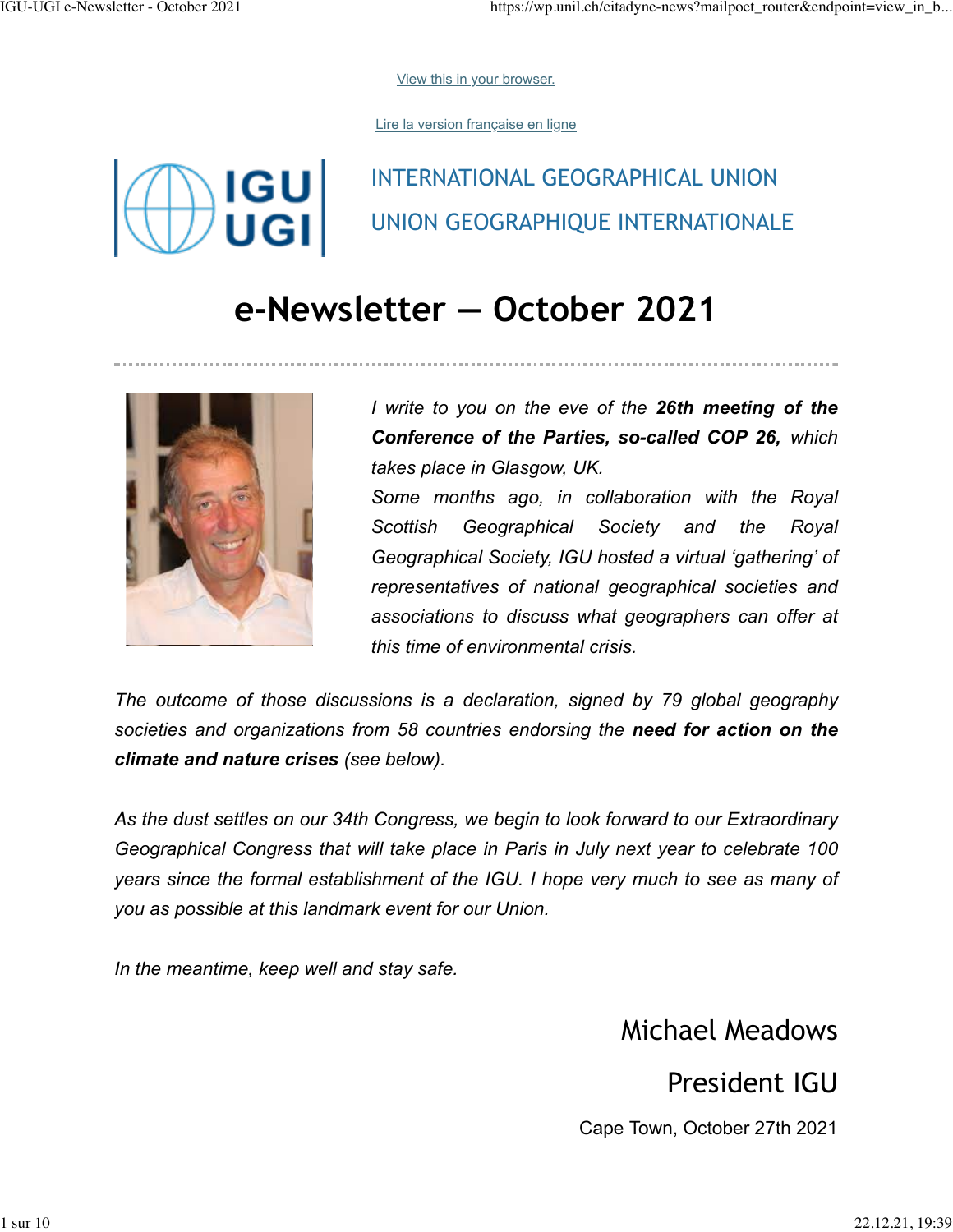## **Geographic declaration for the COP 26**

The global geography community, **co-ordinated by the IGU, the Scottish Royal Geographical Society, the Royal Geographical Society, and the Royal Canadian Geographical Society**, is calling on world leaders to redouble their efforts and place the protection of nature and a liveable climate at the centre of the world's economics and politics. The global community of geographers has released a joint declaration in which Geography is highlighted as the unique discipline located at the intersection of the social sciences, natural sciences, and humanities that equips geographers to think systematically and across disciplines.

[Read more...](https://igu-online.org/worlds-geography-community-calls-for-a-global-redoubling-of-efforts-to-confront-climate-change-and-nature-loss/)

### **Report of the IGC Istanbul 2021**

The summer sun might well have shone brightly in Istanbul this past August as the IGU held its 34th International Geographical Congress, although – sadly – most of us could not be there to witness it directly and participated only by virtue of the computer screen. While the ongoing ravages of the pandemic continue to constrain international travel, more than 600 papers were presented at the Congress and the virtual platform facilitated a degree of interaction that – while no substitute for the intimacy (and joys) of actual meeting face-to-face – at least kept our geographical spirits up. Hats off to the local organizing committee, under the unflappable guidance of Barbaros Gönençgil, and to the incredibly professional performance from Dekon, the company employed to coordinate the logistics. Together the team delivered what was widely acclaimed as a very successful event that gave credit to the fact that it took place exactly 150 years since the very first International Geographical Congress in Antwerp, Belgium.

#### **General Assembly**

The Congress also hosted an online General Assembly, attended by representatives of 40 IGU member countries, and by the presidents of the IGU commissions.

#### **Tribute to the late Professor RB Singh**

The general assembly meeting opened by paying tribute to the late **Professor RB Singh, former IGU Vice-President, and incumbent Secretary-General** at the time of his passing on 22nd July 2021. RB, as we affectionately knew him in the IGU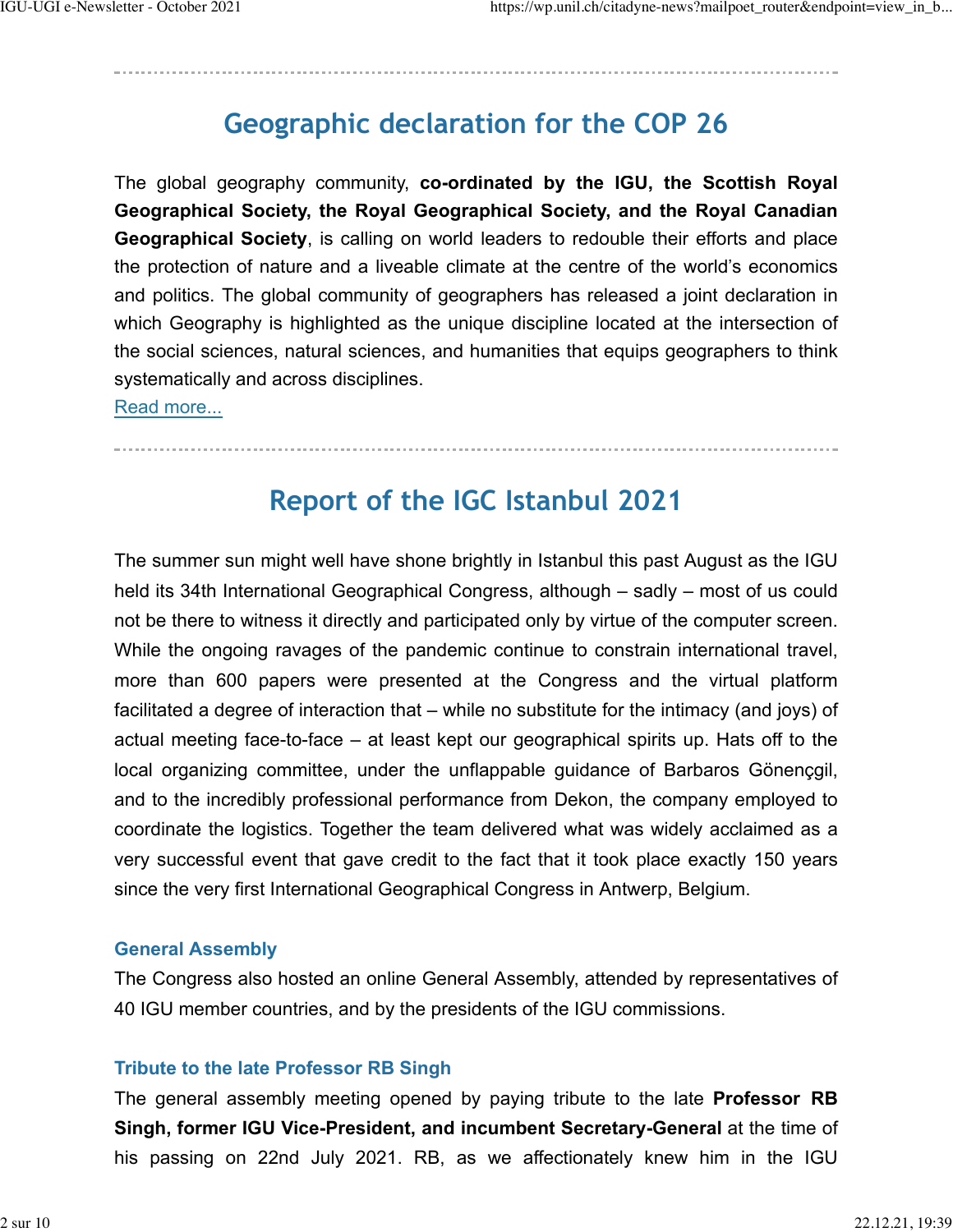executive, was truly a giant of Indian geography and a global champion for our discipline. His position has been filled temporarily by Barbaros Gönençgil, pending a formal nomination and election process in 2022, but the loss of RB leaves a huge chasm for us as an organization but especially for his wife and family and for his many students and colleagues at the University of Delhi. May he rest in peace.

**IGU 100th anniversary CONGRESS**

### **Time for Geographers**

**PARIS - July 18 - 22, 2022**



The call for sessions is closed

### **The submission of abstracts will be launched soon**

[More information on the submission process](https://www.ugiparis2022.org/en/sessionsubmission/5)

All information is available on the [Congress website](https://www.ugiparis2022.org/index.php?langue=en&onglet=4)

# **NEXT IGU COMMISSIONS' CONFERENCES**

**International Workshop on Geography and Sustainability**

#### *Geography of the Anthropocene:*

#### *Transforming our world for sustainable development*

23-24 November 2021 (Online)

The workshop aims to present the latest research progress on geography and sustainability and is expected to provide a valuable contribution to transforming our world for sustainable development. It brings together the most advanced researchers around the world, in collaboration with IGU commissions, to identify common challenges and discuss solutions to promote sustainable development through an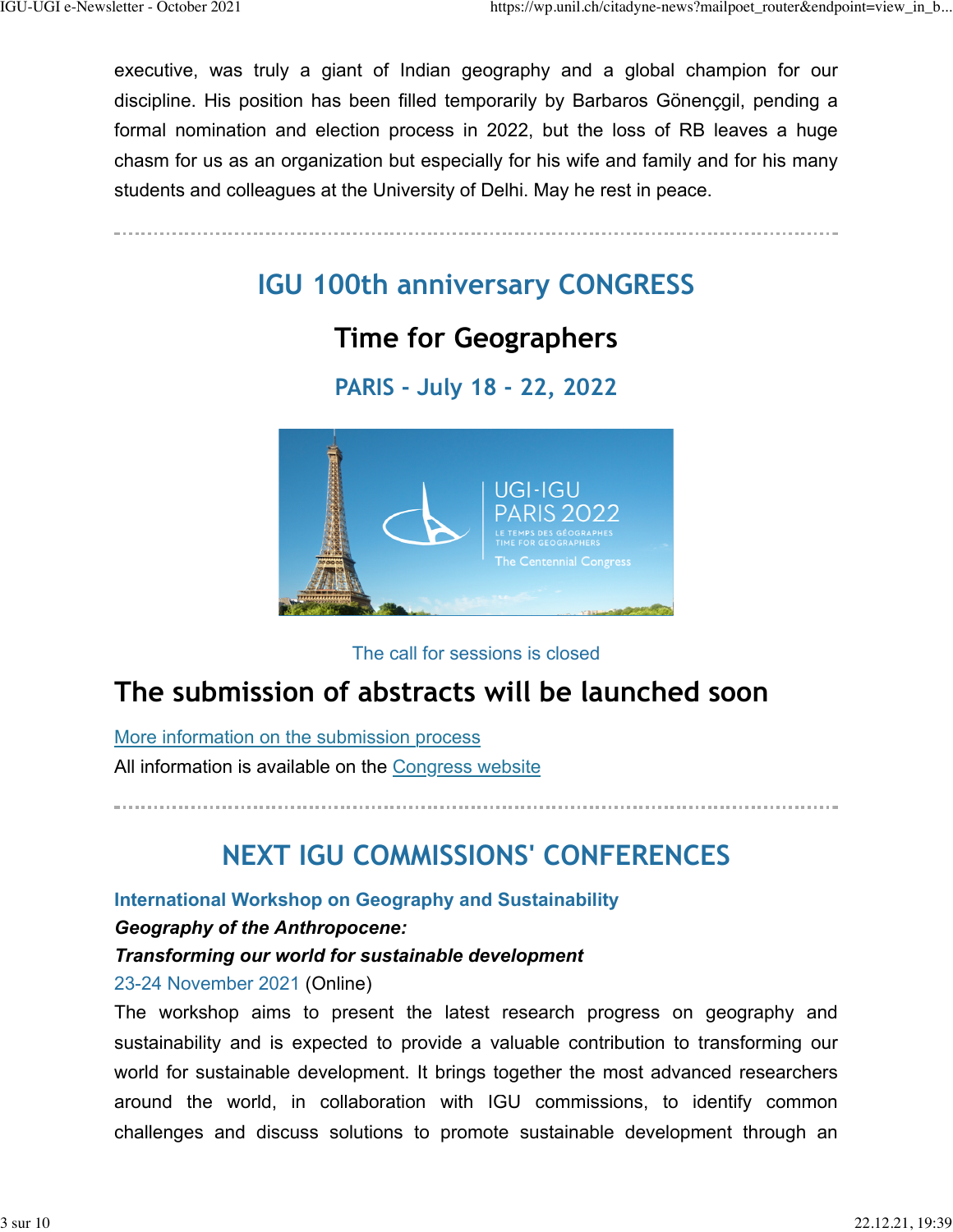integrated geographic perspective. [Read more...](https://geosus2021.scievent.com/) Registration is free. Deadline for registration: 18 November 2021 **[Registration](mailto:geosus2021@outlook.com)** 

#### **IGU Commission on Tourism, Leisure and Global Change**

**Nordic Geographers Meeting 'Multiple Nordic Geographies'** 7th – 10th of February 2022, Joensuu (Finland) Sessions organized include "Tourism and Biopolitics" organized by Maartje Roelofsen, Joseph Cheer, and Ben Laquinto. The call for abstracts is closed [Conference website](https://www.ngm2021.fi/)

**IGU Commission on Geography of Governance - Annual Conference** *Local Governance in a Time of Global Emergencies* 29 - 31 August 2022 - Mexico City (Mexico) Call for Papers: conference [website](https://sites.google.com/view/geogov2022/home)

### **OTHER CONFERENCES**

**XVIII Meeting of Geographies of Latin America - EGAL and VIII National Congress of Geography of Public Universities of the Republic of Argentina** 30 November- 4 December 2021, Córdoba (Argentina) [Download the invitation](https://www.age-geografia.es/site/wp-content/uploads/2020/11/documentos_doc_4.pdf)

**International conference of GIScience: Basis and Trans/Interdisciplinary**

Applications in cooperation with Iranian GIS and Remote Sensing Association. 12 December 2021 [contact](mailto:m.minaei@um.ac.ir)

### **30th International Cartographic Conference - ICC 2021** 14-18 December 2021**,** Florence (Italy)

[Conference website](https://www.icc2021.net/)

**XVII General Congress of the Spanish Association of Geography** 14-17 December 2021, Ciudad de La Laguna / Tenerife (Spain) [Conference website](https://xxviicongresodegeografia.es/)

#### **6th International Conference on Urban e-Planning**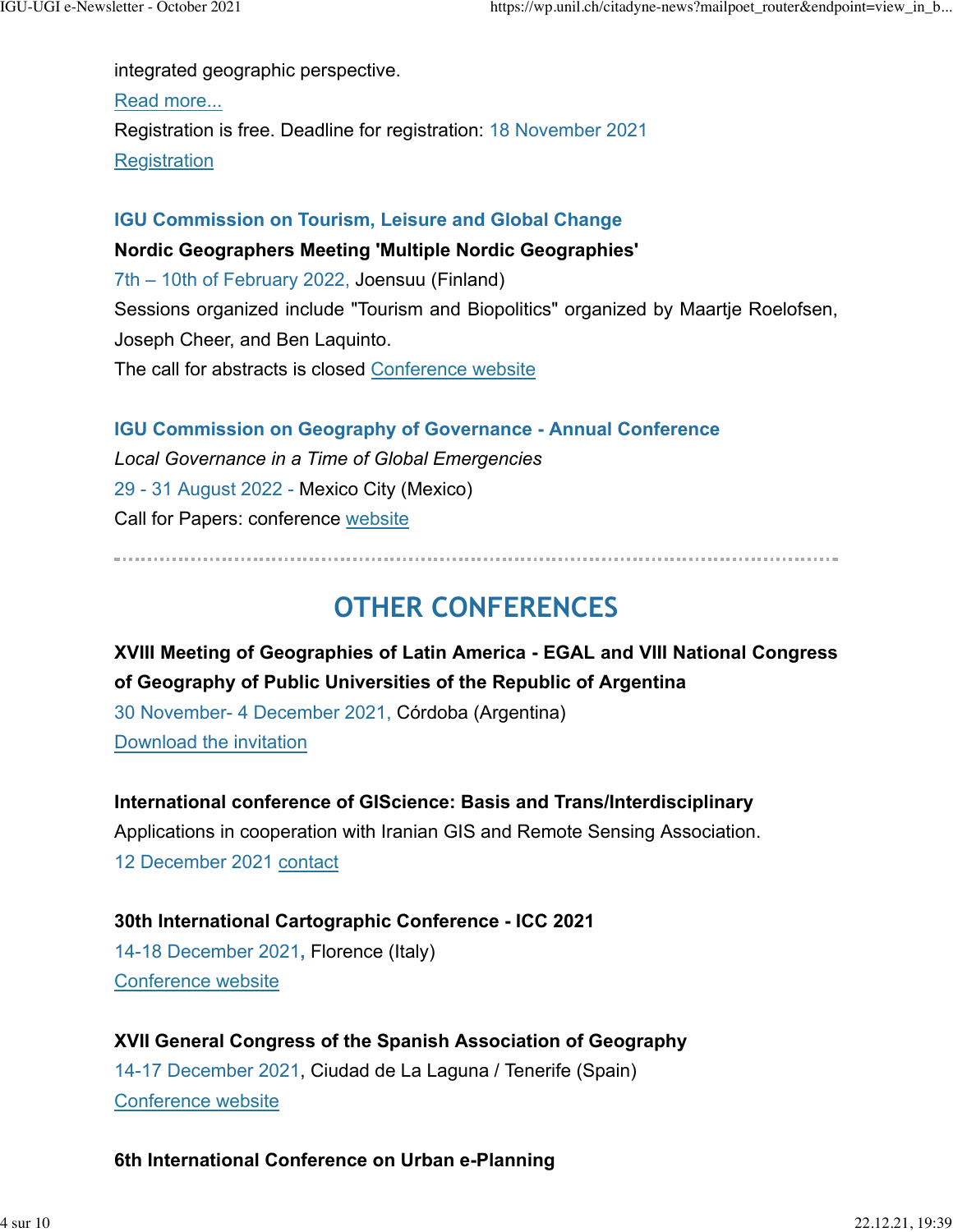11-12 April 2022, Univ. of Lisbon (Portugal) Call for Papers: [Conference website](https://sites.google.com/view/uep2022conference/home)

**XVI Spanish Urban Geography Colloquium** 27-30 June 2022, Málaga-Melilla (Spain) [Download the invitation](https://www.age-geografia.es/site/wp-content/uploads/2021/07/1Circular_ColoquioUrbana_Malaga-Melilla_Jun22-1.pdf)

**Annual Congress of the International Society for Photogrammetry and Remote Sensing (ISPRS)** June 6-11 2022 Nice (France) Deadline: Abstracts & Full papers: 10 January 2022 [Conference website](https://www.isprs2022-nice.com/)

#### **XIX Spanish Congress on Geographic Information Technologies**

12-14 September 2022, Zaragoza (Spain) [Conference website](http://eventos.unizar.es/69331/detail/xix-congreso-de-tecnologias-de-la-informacion-geografica.html)

## **CALLS FOR CHAPTERS AND ARTICLES**

**The Palgrave Handbook on** *Zero carbon Energy Systems and Energy Transitions* edited by Dr Geoffrey Wood (University of Stirling), Dr Vincent Onyango (University of Dundee), Dr Komali Yenneti (University of Wolverhampton) and Mariana Liakopoulou (NATO Association of Canada). Deadline for chapters: December 31, 2021 (Flexible)

Please contact [komaliy@wlv.ac.uk](mailto:komaliy@wlv.ac.uk)

#### *Urban Science and the Future of Sustainable Urban Systems*

*Cities Journal* Special Issue, Guest Editors: Céline Rozenblat, Jose Lobo The expected papers are of a theoretical and epistemological nature on the Science of Urban Systems, ideally illustrated with examples of applications of complex systems on

cities.

Deadline: 30 November 2021 (possibly extended for 3 months) All information available on the [Journal website](https://www.journals.elsevier.com/cities/call-for-papers/urban-science-and-the-future-of-sustainable-urban-systems)

### **Geography of the Anthropocene:**

**Transforming our world for sustainable development**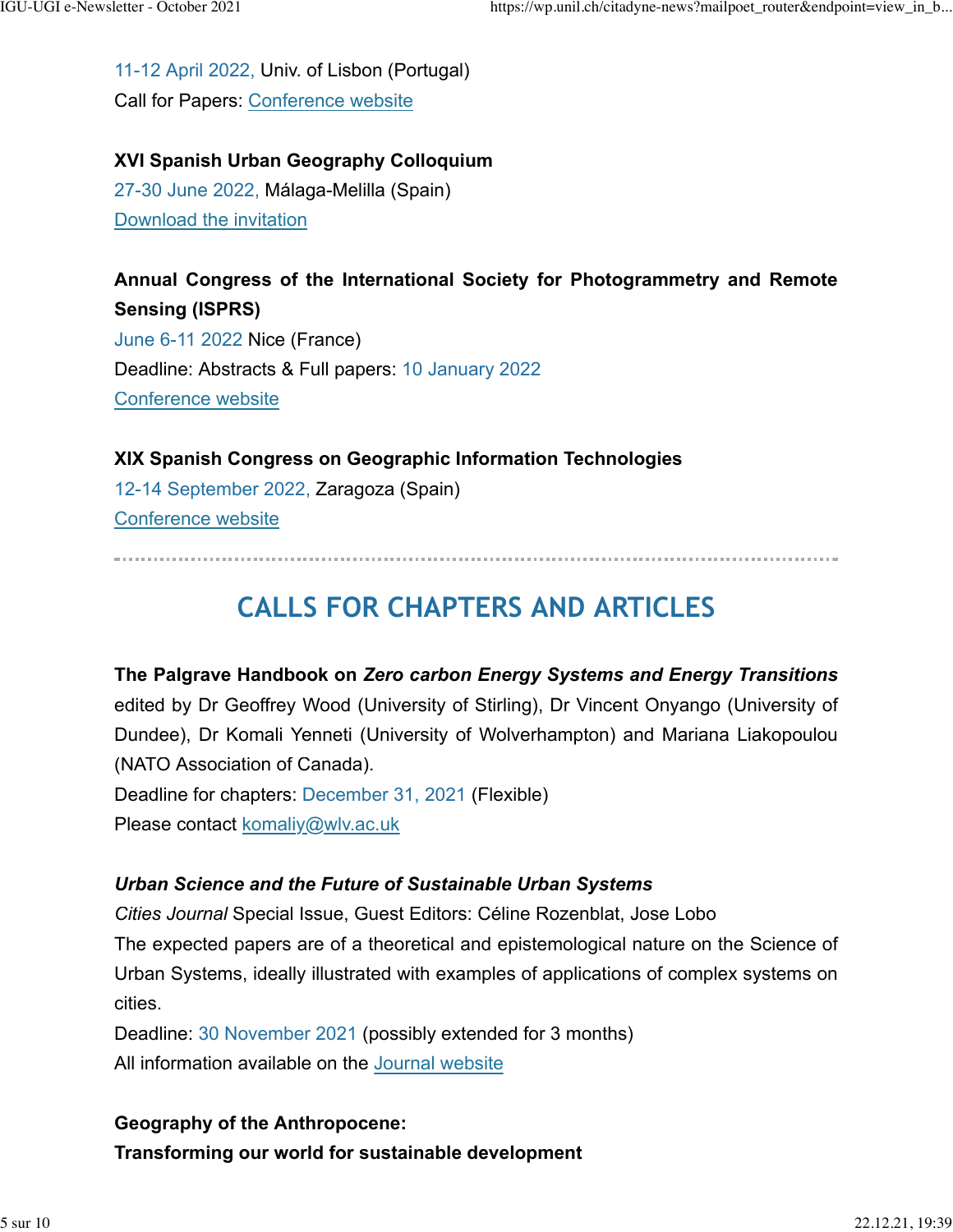*Journal of Geography and Sustainability* (GEOSUS) Special issue <https://www.journals.elsevier.com/geography-and-sustainability>

Authors who plan to publish papers in this special issue should submit an abstract in English, including the title, author name, affiliation, postal address, e-mail, and 3-5 keywords with a maximum 300 words limit (excluding author information) to [geosus@bnu.edu.cn.](mailto:geosus@bnu.edu.cn)

Deadline for abstract submission: 31 December 2021

#### *Geospatial Cartography Applications, Cases, and Methods*

published by *IGI Global* Proposals abstracts Submission Deadline: 10 November, 2021 Full Chapters Due: 23 January, 2022 [See the call](https://www.igi-global.com/publish/call-for-papers/call-details/5565)

#### **Special anniversary issue of Geographical Research**

*Geographical Research* is the internationally-refereed publication of the Institute of Australian Geographers Incorporated (IAG) created in partnership with Wiley, and 2022 heralds its sixtieth volume.

Deadline: Friday 4 March 2022

**The platform of submission of the journal:** [ScholarOne portal](https://mc.manuscriptcentral.com/geor)

### **Calls for proposals for the**

### **IGU Honors & Awards in 2022**

[Calls of the proposal for nominations](https://igu-online.org/igu-2021-awards-still-available-for-nomination/) of the candidates for the following four IGU Honors & Awards in 2022 on behalf of the IGU Executive Committee.

**The IGU Lauréat d'honneur,** established to recognize individuals who have achieved particular distinction or who have rendered outstanding service in the work of the IGU or in international geography.

**The IGU Planet and Humanity Medal,** created to honor individuals (not necessarily geographers) who have made outstanding contributions to peace, human welfare, or sustainability.

**The IGU Early Career Award in Geography,** instituted to recognize excellence in research by scholars during the decade after completing their formal education in geography.

**The IGU Award for Distinguished Geographical Practice**, inaugurated to recognize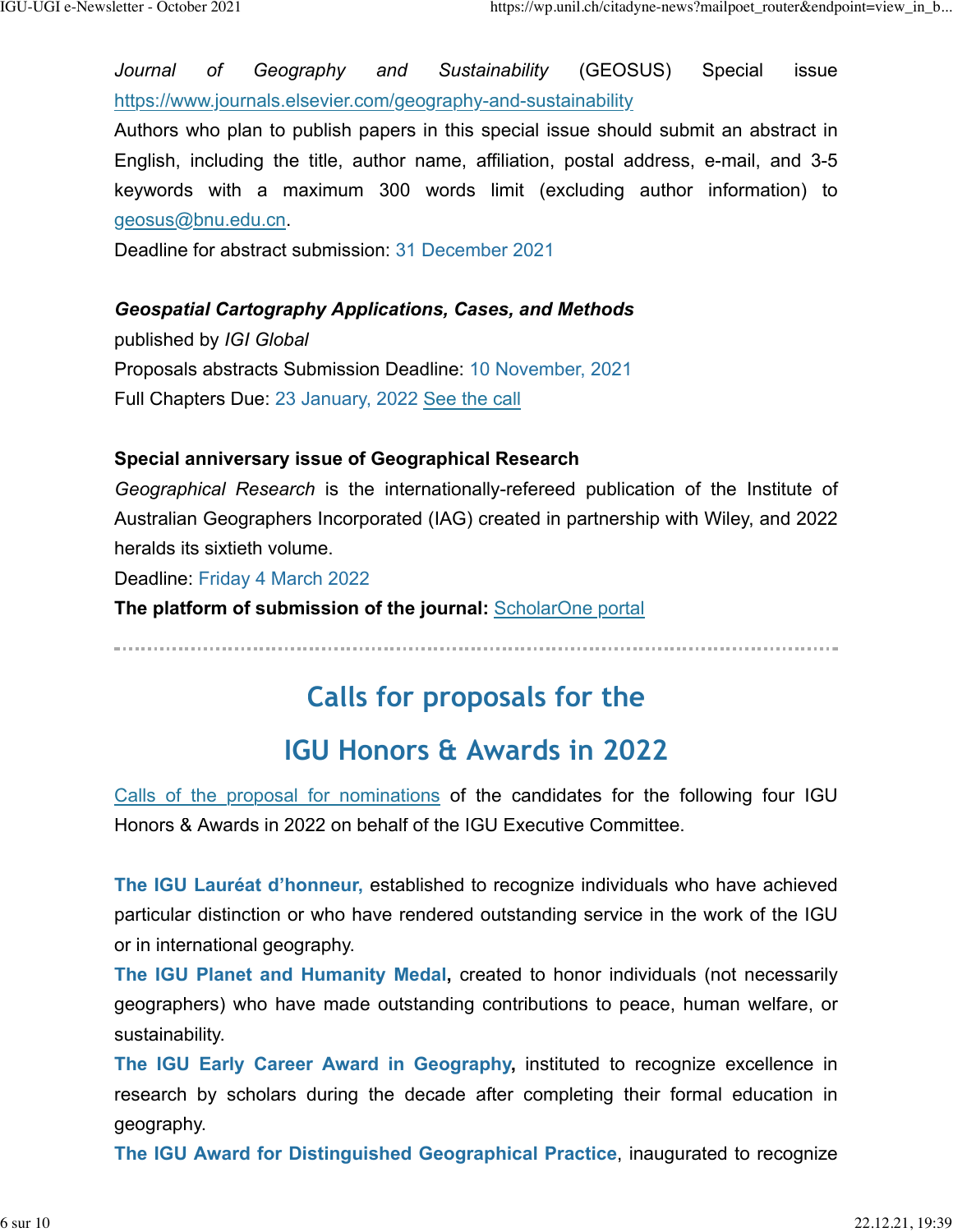geographers whose work is notable for its adoption and responsible application by diverse communities in and outside the academy.

Nominations of the winners for all the IGU Honors & Awards in 2022, will be announced and presented at the 2022 Extraordinary International Geographical Congress in Paris, France.

The proposals must be made on the forms you find on the [IGU Online](https://igu-online.org/igu-2021-awards-still-available-for-nomination/) clicking on the titles of each award. The completed form should be e-mailed to the Chair of the IGU Honours and Awards Committee, Emeritus Professor Ronald F. Abler of The Pennsylvania State University (USA) at [rfa1@psu.edu](mailto:rfa1@psu.edu) to arrive **no later than 31 December 2021**. A brief resume for the nominee (no more than 5 pages) should be submitted at the same time.

### **Other calls**

[Call for applications for the 2nd Spanish edition of the Geography Teaching Innovation](https://www.age-geografia.es/site/convocatoria-ii-edicion-premios-de-innovacion-docente-en-geografia/) [Awards](https://www.age-geografia.es/site/convocatoria-ii-edicion-premios-de-innovacion-docente-en-geografia/)

#### [ATTENTION: RISK POINT](https://www.age-geografia.es/site/atencionpunto-de-riesgo-un-mapa-colectivo-de-denuncia-para-prevenir-desastres-iniciativa-de-la-agey-aegvd-geovoluntarios/)

A collective reporting map to prevent disasters. An initiative of the Spanish Association of Geography - AGE and AEGVD (GeoVoluntarios)

### **IGU Series Book - Springer Publisher**

[Advances in Geographical and Environmental Sciences](https://www.springer.com/series/13113?detailsPage=titles)

[See all the published books](https://www.springer.com/series/13113?detailsPage=titles)

## **IGU Series Book - Springer Publisher**

[Perspectives on Geographical Marginality](https://www.springer.com/series/15046) **Editors:** Walter Leimgruber, Etienne Nel, Stanko Pelc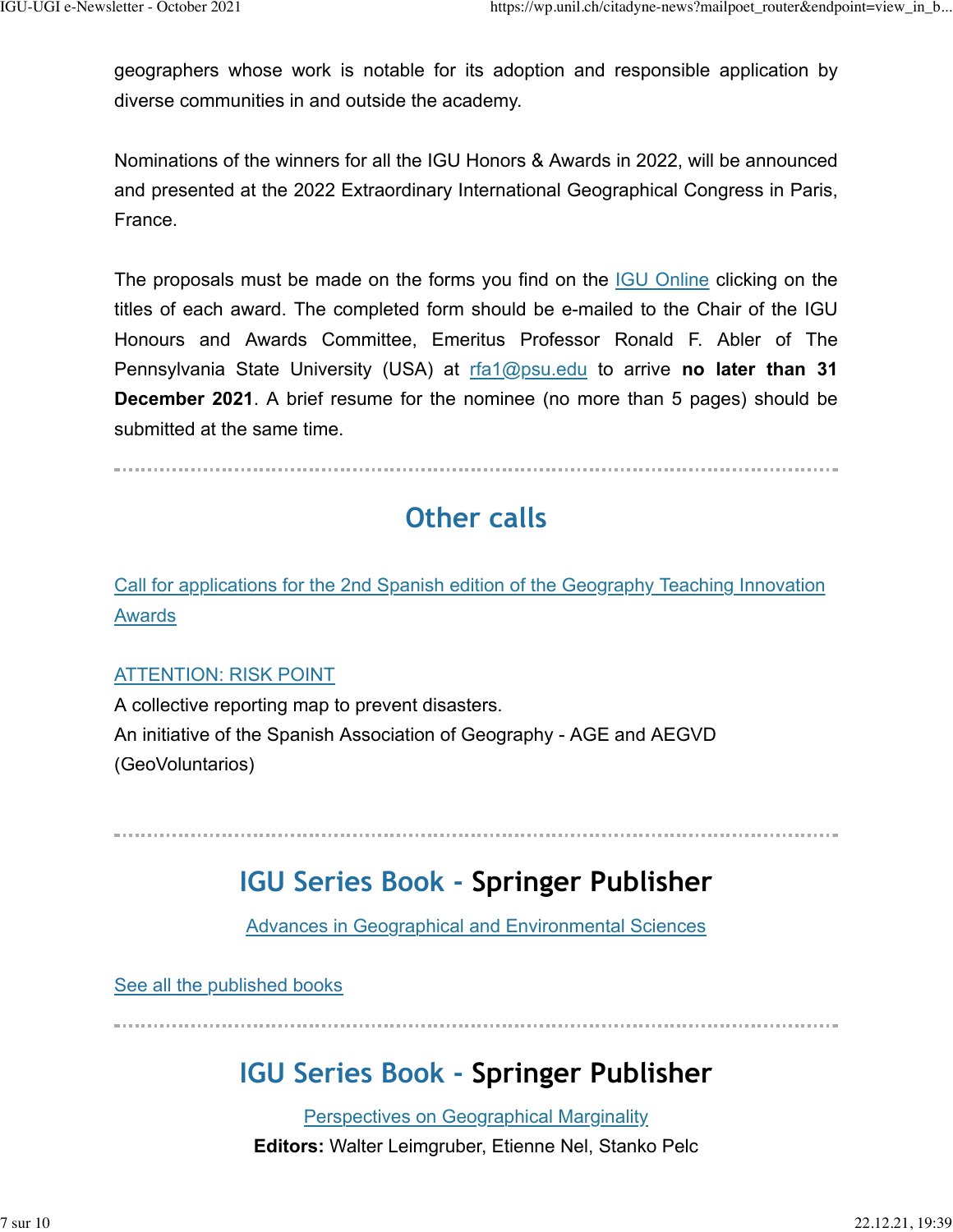This series Book is managed by the **IGU Commission on Marginalization**, Globalization, [and Regional and Local Responses.](https://sites.google.com/site/stankopelc/)

The series Book is now indexed in Scopus.

[See all the published books](https://www.springer.com/series/15046?detailsPage=titles)

### **IGU Series Book - Edward Elgar Publisher**

The International Geographical Union Series on Contemporary Geographies **Editors:** Professor Iain Hay and Michael Meadows

#### **Call for proposals for books**

Contacts:

**[Professor Iain Hay](mailto:iain.hay@flinders.edu.au)**, Flinders University, Australia **[Professor Michael Meadows](mailto:michael.meadows@uct.ac.za)**, University of Cape Town, South Africa

[See all the published books](https://www.e-elgar.com/shop/gbp/book-series/environment/the-international-geographical-union-series-on-contemporary-geographies.html)

### **Other IGU recent books**

**[La Habana: Atlas de la COVID-19 \(2021\)](https://www.libreriavirtualcuba.com/productos.php?producto=701)** Coordinated by **Ricardo Remond Noa / Nancy de las Mercedes Pérez Rodríguez**

**[Andean Flanks: Paleoecology, Critical Biogeography and Political Ecology of the](https://zenodo.org/record/4961560#.YX8YOXngkUQ) [Changing Climates of Neotropical Mountain Forests \(2021\).](https://zenodo.org/record/4961560#.YX8YOXngkUQ)** Authors: **Fausto O. Sarmiento and Elena V. Sarmiento** *UNTRM Press*, Peru. eBook: Open source [DOI: 10.5281/zenodo.4961560](https://zenodo.org/record/4961560#.YX8YOXngkUQ)

**[Handbook on cities and networks \(2021\)](https://www.e-elgar.com/shop/gbp/handbook-of-cities-and-networks-9781788114707.html)** Editors: **Zachary P. Neal and Céline Rozenblat** *Edward Elgar Publisher*

**[Urban-Rural Transformation Geography](https://link.springer.com/book/10.1007/978-981-16-4835-9)**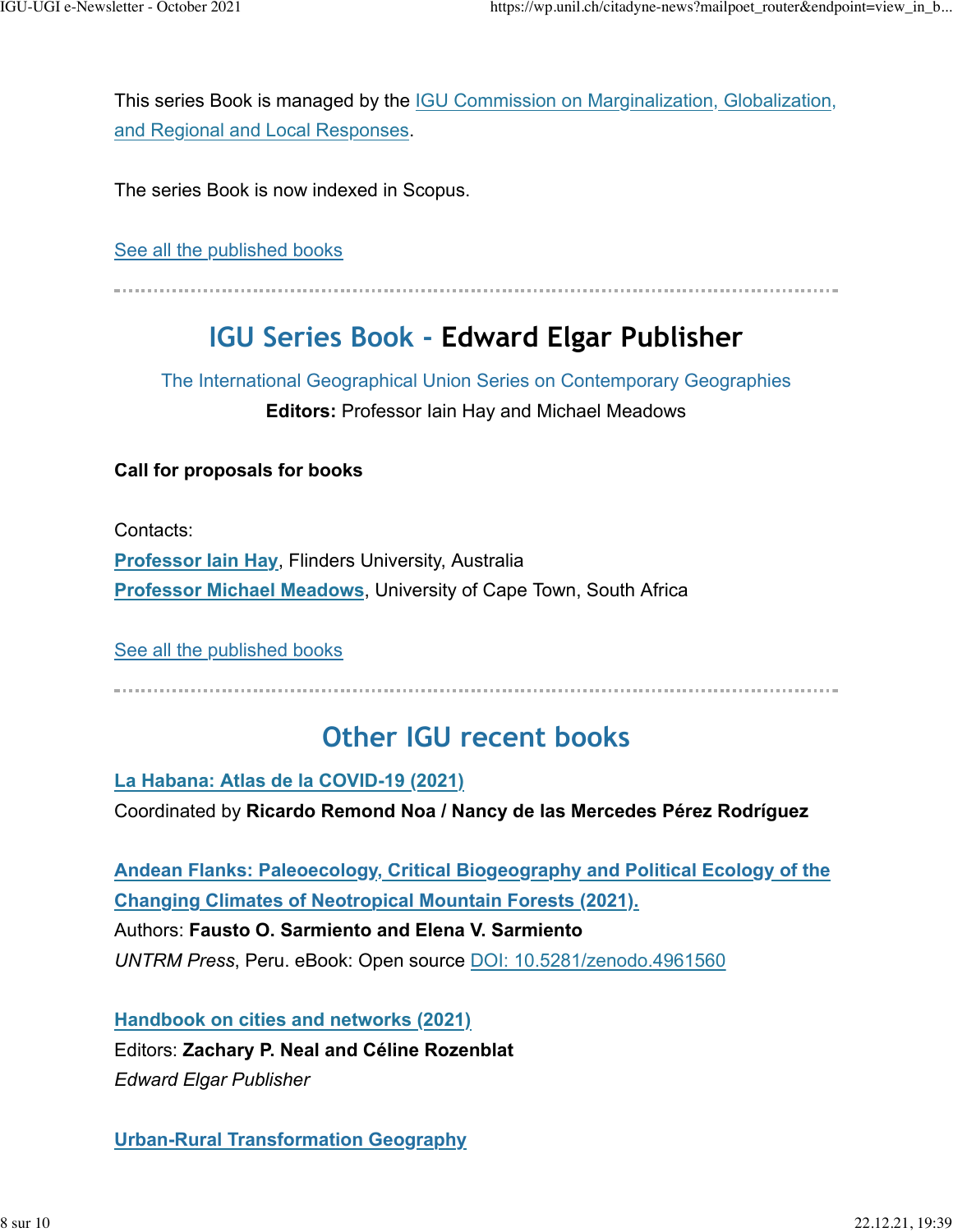Author: **Yansui Liu**

*Springer*: [Sustainable Development Goals Series](https://link.springer.com/bookseries/15486)

#### **[International Residential Mobilities](https://link.springer.com/book/10.1007/978-3-030-77466-0)**

**[From Lifestyle Migrations to Tourism Gentrification \(2021\)](https://link.springer.com/book/10.1007/978-3-030-77466-0)** Editors: **Josefina Dominguez-Mujica, Jennifer McGarrigle, Juan Manuel Parreño-Castellano** *Springer*: book series (GTGC) [Geographies of Tourism and Global Change](https://link.springer.com/bookseries/15123)

# **INSTITUTIONAL LIFE**

# **IGU Geographer elected to**

# **International Science Council (ISC) Governing Board**



**Professor Maria Paradiso** was nominated by the IGU and subsequently elected as a member of the ISC Governing Board.

**Professor Paradiso** is a long-standing supporter of the IGU and has worked incredibly hard over many years to promote our aims and objectives. She was founder and chair of our Commission on the Mediterranean Basin (winner of the Commission Excellence Award in 2016) and is currently chair of the Italian National Committee for the IGU. She is Professor of Economic and Political Geography at the University of Naples Federico II and chair of the Human Mobility, Governance, Environment, Space, Section of Academia Europaea (London). [Read more...](https://igu-online.org/geographer-elected-to-international-science-council-governing-board/)

# **AWARDS**

# **2020 Prize for Science and Technology of Land and Resources (China)**